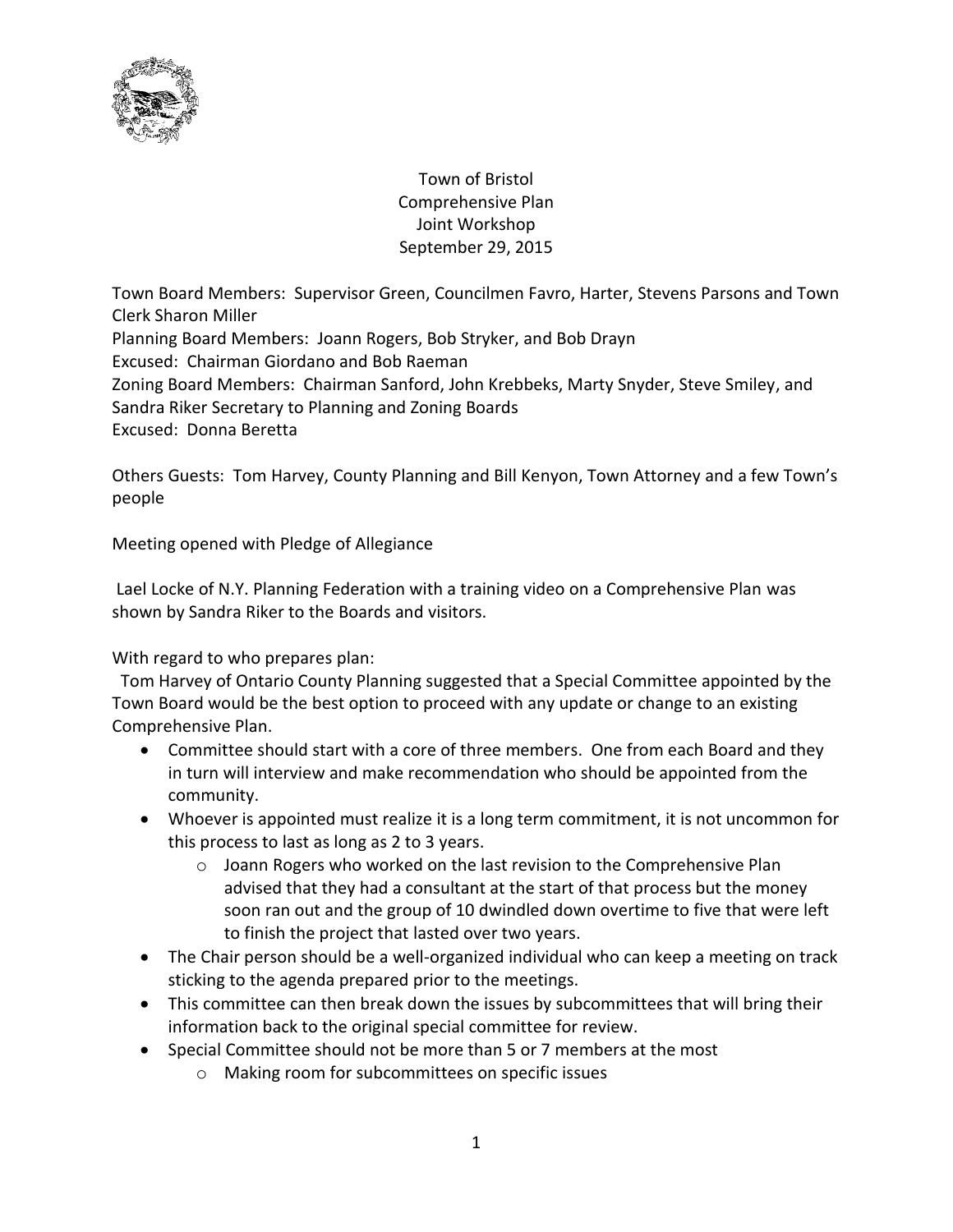

Do we hire a Consultant?

- A consultant can make life easier for this process by acting as a "point guard" keeping committees and subcommittees on track.
- Best to have special committee identify issues early on before hiring consultant to reduce the costs of the consultant.
	- o County Planning can help with
		- **GIS analysis**
		- Mapping
		- **SEQR**
		- RFP (request for proposal) for finding a consultant and what should be his or her role with the Plan
		- **Finding funding to help with the costs of a Comprehensive Plan**

The character of our community should be looked at before hiring a Consultant to help with the Plan as the Plan belongs to the Town not the Consultant.

Bill Kenyon, Town Attorney made the following points

- Comprehensive Plan should be the basis for land regulations
- It is a prospective look at the next 10 or so years
- Once Plan is developed Zoning can help implement the Comp Plan
- Zoning Regulations should be structured in compliance with the Comprehensive Plan

Robert Green added:

- The Town cannot keep shifting taxes to individuals
- We are need of growth and expansion of knowledge based businesses that use innovation and technology to their advantage
- Eagle Mountain sits vacant because our community is not considered a friendly environment to business-how to fix this?
- Opportunity for mix uses in the zoning districts already established or redefining the zoning districts to fit the present and the future of the Town
- He added the money set aside for the Codification of our Zoning Regulations can be used to aid in the costs involved with the Comprehensive Plan

## Community Survey

- County can help us with address labels and deliver options
- Community survey providing database and collating results
- Questions should be addressed to all age groups, young people who are in the community and what they feel are important issues to be addressed to encourage them to stay here
- Seniors and what services and zoning that would help them be able to stay in their home
- Special Committee should think about the survey and what questions they would like to ask of the community